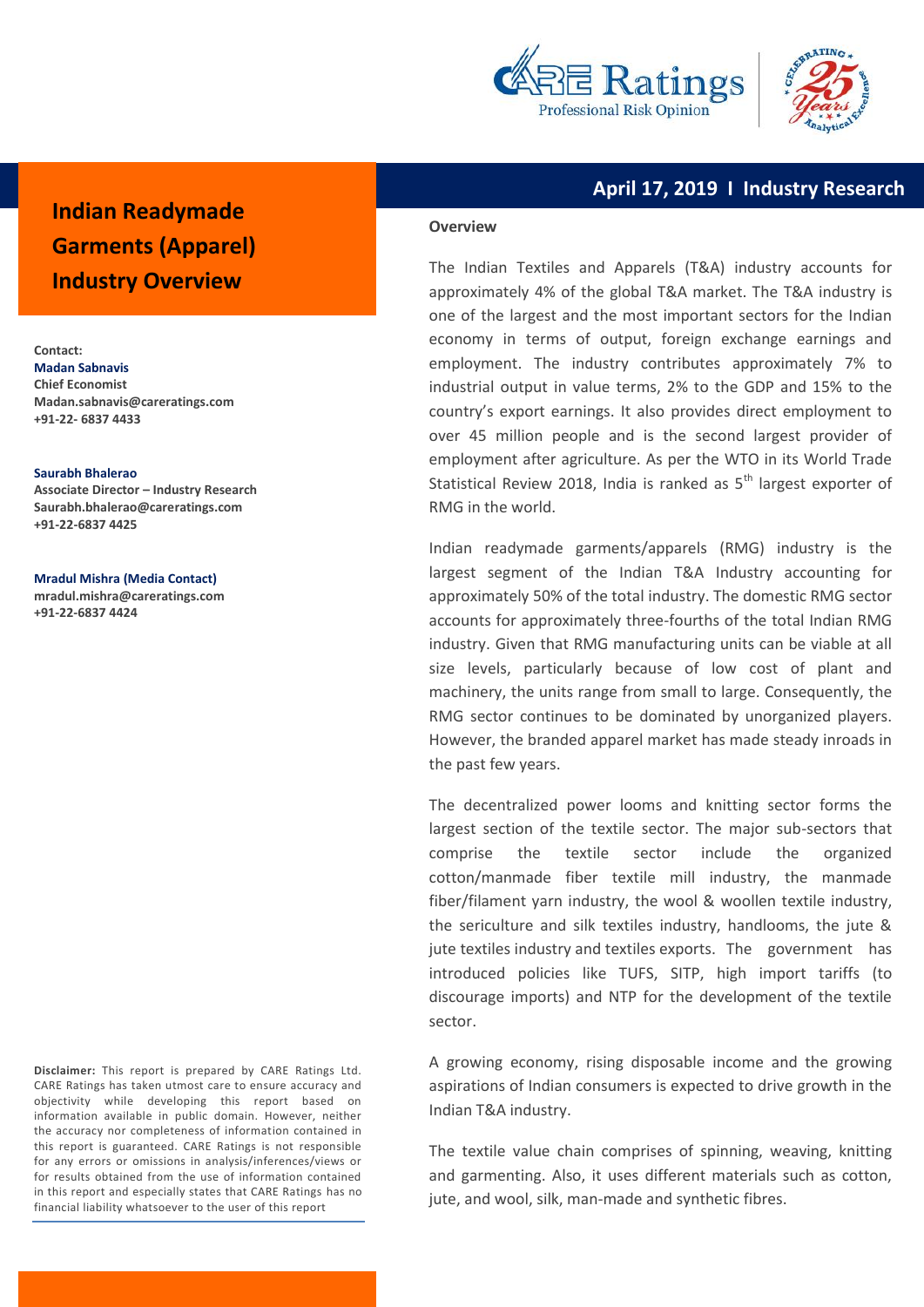

# **Global Textile and Apparel Trade**

The global apparel market is primarily composed of world's largest economies of US, European Union (EU), Japan and China. The US and EU are the world's largest apparel importers accounting for 60% of total global imports, followed by Japan with a share of 7-10%. Driven by rising labour cost and strong currency, China has been losing market share over the last few years. On the other hand, exports from Bangladesh and Vietnam have been growing rapidly and Bangladesh is the second largest RMG exporter globally (after adjusting for intra EU trade). Countries like Turkey, Morocco and Tunisia have emerged as key exporters to EU recently on account of their proximity to EU nations.

|                       | <b>Value</b><br>(5bn) | <b>Share in world</b><br>exports/imports |          |          | <b>Annual percentage change</b> |                |       |                |                |
|-----------------------|-----------------------|------------------------------------------|----------|----------|---------------------------------|----------------|-------|----------------|----------------|
|                       | 2017                  | 2000                                     | 2005     | 2010     | 2017                            | 2010-17        | 2015  | 2016           | 2017           |
| Exporters             |                       |                                          |          |          |                                 |                |       |                |                |
| China                 | 158                   | 18.2                                     | 26.6     | 36.7     | 34.9                            | 3              | -6    | $-9$           | $\Omega$       |
| <b>European Union</b> | 130                   | 28.7                                     | 31.0     | 28.4     | 28.6                            | 4              | $-12$ | 4              | 11             |
| Bangladesh            | 29                    | 2.6                                      | 2.5      | 4.2      | 6.5                             | 10             | 8     | 8              | $\overline{2}$ |
| Viet Nam              | 27                    | 0.9                                      | 1.7      | 2.9      | 5.9                             | 14             | 9     | 12             | 9              |
| India                 | 18                    | 3.0                                      | 3.1      | 3.2      | 4.1                             | 7              | 3     | $-2$           | $\overline{2}$ |
| Importers             |                       |                                          |          |          |                                 |                |       |                |                |
| European Union (28)   | 187                   | 41.1                                     | 47.3     | 45.2     | 38.5                            | $\overline{2}$ | $-9$  | $\overline{2}$ | 1              |
| Extra-EU(28) imports  | 99                    | 19.6                                     | 23.4     | 24.0     | 20.3                            | $\overline{2}$ | -8    | $\Omega$       | 3              |
| US                    | 88                    | 33.0                                     | 28.7     | 22.1     | 18.2                            | $\mathbf{1}$   | 4     | -6             | $-3$           |
| Japan                 | 28                    | 9.7                                      | 8.1      | 7.3      | 5.8                             | $\mathbf{1}$   | -8    | $-2$           | 1              |
| Hong Kong, China      | 12                    | $\cdots$                                 | $\cdots$ | $\cdots$ | $\cdots$                        | $-4$           | -8    | $-11$          | $-6$           |
| Canada                | 10                    | 1.8                                      | 2.1      | 2.2      | 2.1                             | 3              | $-2$  | $-3$           | 6              |

### **Table 1: Top 5 exporters and importers of clothing, 2017**

Source: WTO's World Trade Statistical Review 2018

Global apparel trade demonstrated marginal growth due to weak global demand. Some of the key reasons include economic challenges in China, strong fluctuations in exchange rates, and financial volatility driven by divergent monetary policies in developed countries. European Union, US and China remained the top 3 markets for textile and apparel. They together continued to account for over 50% of the world textile imports, while top 10 markets account for close to 70%.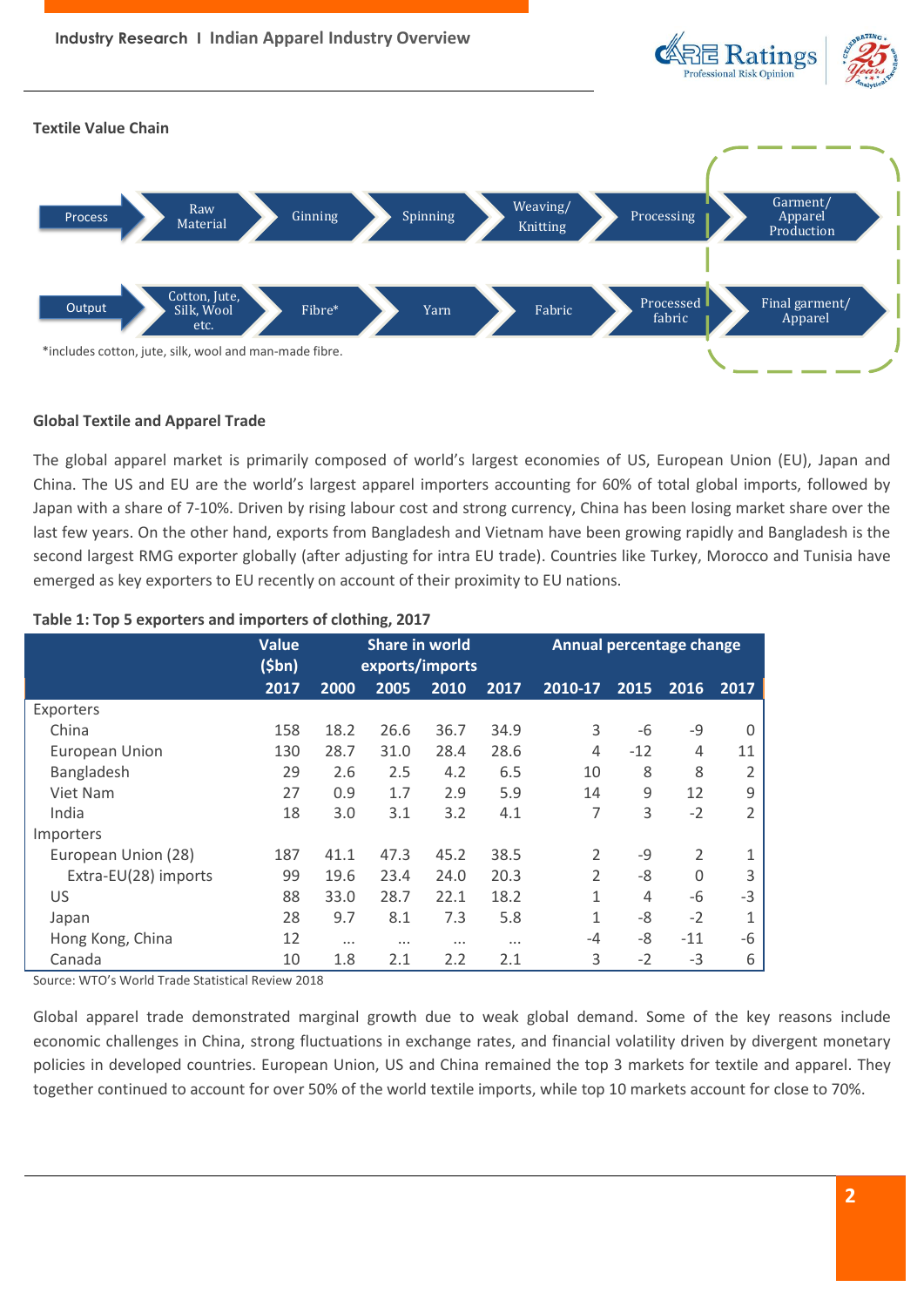

# **Indian Apparel Market Size**

The apparel industry has two primary segments namely, consumption within the nation and exports from the country. Export numbers of the Apparel industry are readily available; however, market size of the domestic market from a supply side is not readily available (as the size would mean combining the sales revenue of several types of entities, which do not report revenue and the data collection of the same is an inherently daunting and logistically challenging). Hence a suitable proxy from the consumption size has been utilised i.e. value of the private final consumption expenditure (PFCE) on clothing. Consequently the total market size is a combination of export value of apparel products from India and value of PFCE on clothing in India.



## **Chart 1: Growth in Total Apparel Market (Rs bn)**

Note: PFCE Clothing at current price considered as a proxy for domestic market Source: CMIE

The apparel industry (domestic + exports) in India grew at a CAGR of 13% from Rs. 2,432 bn in FY10 to Rs. 6,484 bn in FY18.

- The export market grew at a slightly slower CAGR of 9.8% from Rs. 508 bn in FY10 to Rs. 1,076 bn in FY18.
- The domestic apparel industry in India grew at a CAGR of 13.8% from Rs.1,924 bn in FY10 to Rs. 5,408 bn in FY18.

The growth can be attributed to 1) rising per capita disposable income, 2) changing fashion trends, 3) growing consumer class, 4) rising urbanization, 5) increasing retail penetration, 6) growing service class and 7) increasing share of the designer wear. Due to the low investments required for setting up a garment unit, many small players have entered the industry making it highly fragmented. Apparel production is dominated by eight clusters, i.e., Tirupur, Ludhiana, Bangalore, Delhi NCR, Mumbai, Kolkata, Jaipur, and Indore. While Tirupur, Ludhiana and Kolkata are major centres for knitwear; Bangalore, NCR, Mumbai, Jaipur, and Indore are major centres for woven garments. Other key cities include Surat.

# **Domestic Market Segmentation**

The domestic Indian apparel market can be broadly classified into men's wear, women's wear and kids wear. Currently, men's wear holds the largest share in the apparel market. It accounts for 41% of the market. Women's wear contributes almost 38%, while kids wear contributes the balance 21% of the market.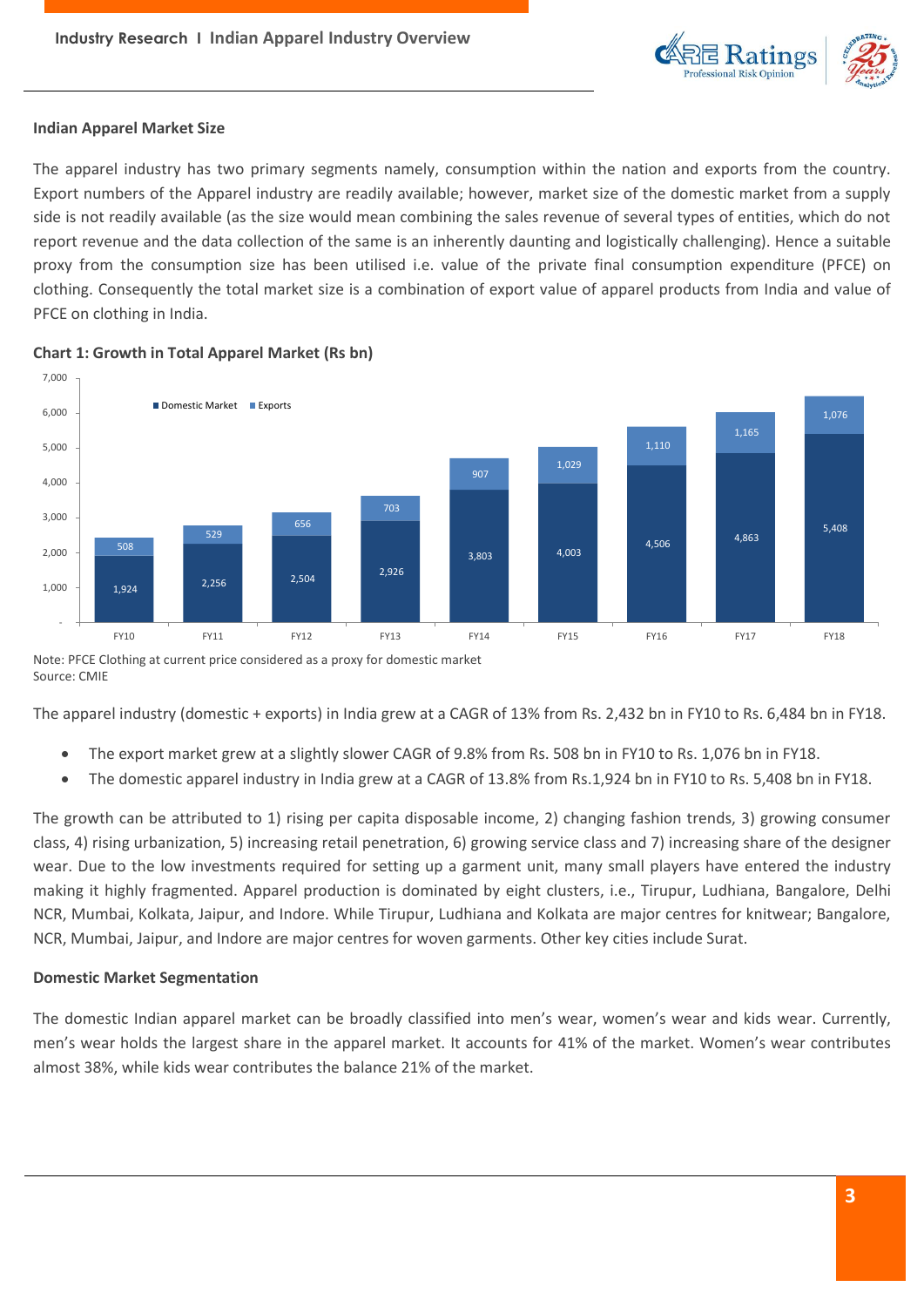



**Domestic Market Breakdown**

Note: PFCE Clothing at current price considered as a proxy for domestic market Source: CMIE, Industry, CARE Ratings

The domestic apparel market can also be broadly divided by price into super premium, premium, medium, economy, and value segments. The medium price segment holds majority of the share among apparel segment followed by economy segment. The price sensitive rural population forms a major part of the value and economy price segments of apparel market. Further, driven by the twin trends of premiumisation and value consciousness, the mid-market segment is being squeezed on both sides by the value and the premium segments.

Demand for various apparel categories varies substantially across the country. The urban metro market comprising cities such as Delhi NCR, Mumbai, Bengaluru, Chennai, etc., is the biggest market for apparel in India and contributes over 20% to the Indian apparel market. Considering that less than 20% of India's population lives in these cities indicate the higher purchasing power in urban areas and frequency of purchases. The metros also witness huge penetration of women's western wear as compared to Tier -I or Tier -II cities of the country.

High real estate costs, competition among branded players and saturation in metro cities of the country have driven big brands to move towards the smaller cities. The increasing purchasing capacity and awareness of fashion and trend in small cities has also resulted in providing a huge market to the organised players of the country. The rural apparel market in India is still primarily catered by unbranded and unorganised local players. Need based clothing and price sensitivity among people of rural India does not make it a lucrative market for branded players.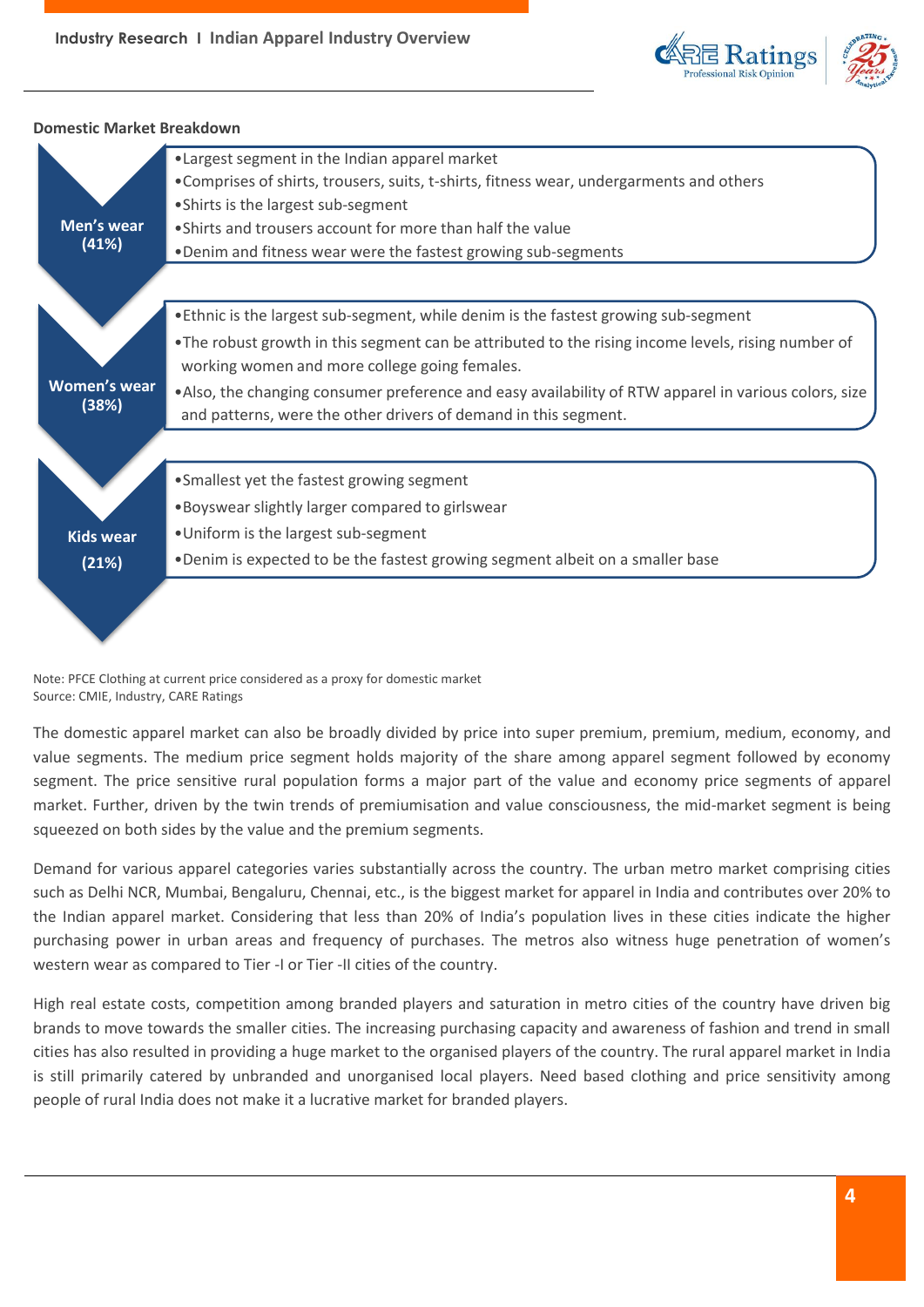

# **Trade**

# **Exports**

India's apparel exports grew at a CAGR of 5.7% from \$10.7bn in FY10 to \$16.7 bn in FY18. The growth in exports can be attributed to shifting of the apparel manufacturing base from the developed countries like the US and the EU to the lowcost countries such as China, Vietnam, India, Bangladesh and others. Multi Fibre Agreement phase-out at the end of 2004 also helped India to increase its exports. After witnessing a marginal growth of 2.4% in FY17, RMG exports reported a negative growth rate of 3.8% during FY18 due to decrease in competitiveness of Indian players after implementation of GST. In FY18, India's garment exports also reduced primarily due to competition from countries like Bangladesh, Sri Lanka etc. which have low production cost and enjoy preferential duty access in key markets.



# **Chart 2: Trend in Apparel Exports (\$bn)**

Source: CMIE

The exports for the eleven months for FY15-FY17 were fairly stable; however, the exports declined by 2.2% in FY18 and the exports have continued this decline in FY19 and worsening by 5.2% primarily due to depressed economic conditions-led lower demand and growth.



# **Chart 3: India's Apparel Exports (Apr- Feb period) (\$ bn)**

Source: CMIE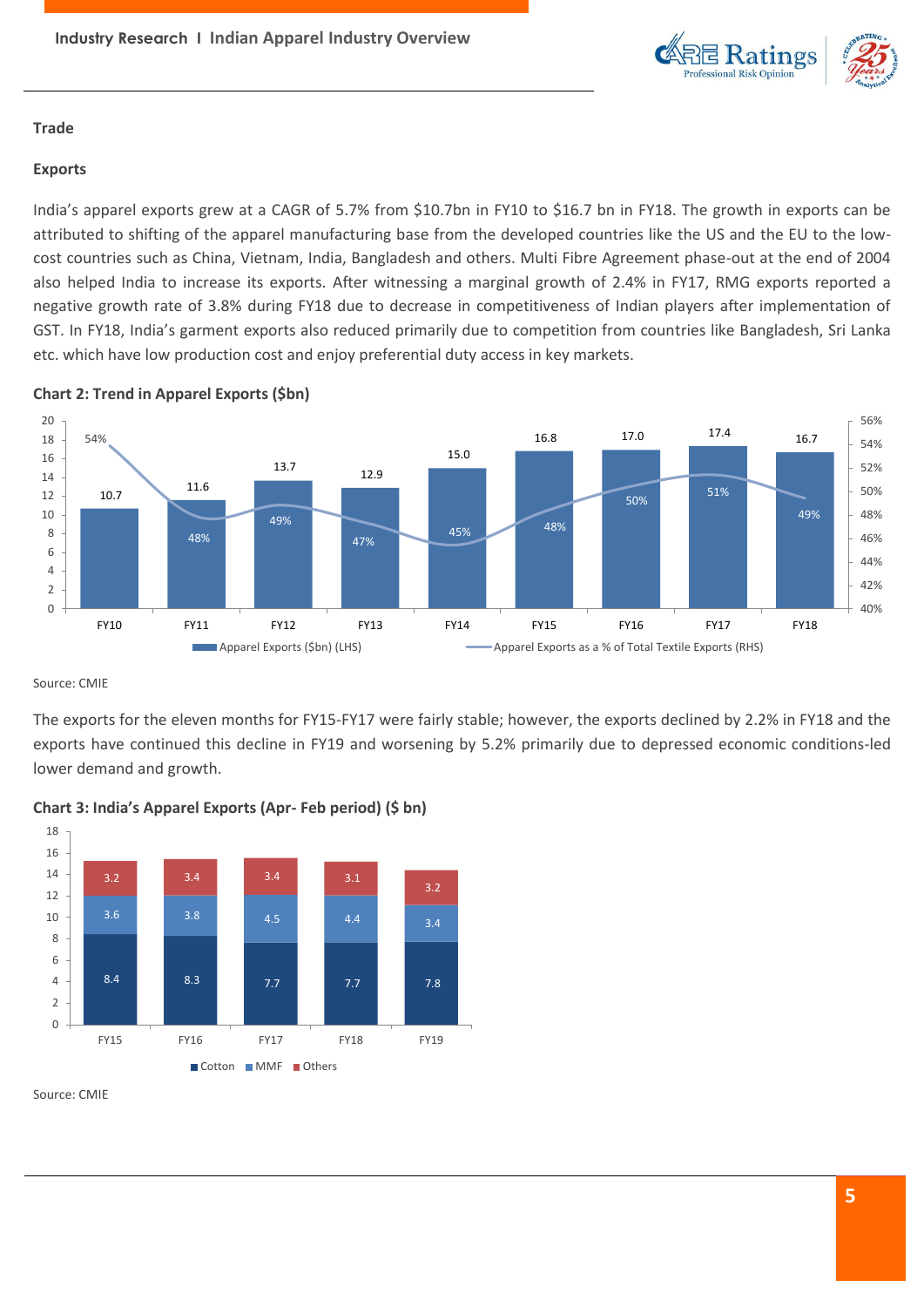

# **Chart 4: Export breakdown – by Geography (\$bn)**



Source: CMIE

The US and EU together constitute for approximately, 60% of the total apparel exports from India in value terms. Out of these, the US is the single largest importer, while the European Union is the largest regional importer. The US disengagement from several multinational partnerships coupled with the Indian government's measures to boost exports will help Indian exporters gain market share in the US in the long run. On the other hand, India is projected to lose market share to Bangladesh and Vietnam for RMG exports to the EU, because of lower competitiveness as Bangladesh has duty free access to the EU and Vietnam Is expected to gain such access in a longer period. However, apparel manufacturers are now focusing on diversifying their markets; thereby the apparel exports to countries such as Japan, Israel, South Africa and Hong Kong are growing at a very fast rate. The following table details the top textile export destinations from India:

# **Market FY18 (\$mn) % Share** USA 3,881 17% EU 3,318 15% Bangladesh 2,268 10% China 6% Pakistan 3% UAE 3% Vietnam 554 2% Sri Lanka 2% Brazil 411 2% South Korea 2%

#### **Table 2: List of top 10 export destination for domestic textiles:**

Source: DGCI&S

Indian textile industry, predominantly being a cotton-based industry, its apparel exports are also skewed towards cotton which contributed approximately 51% of the overall apparel exports in FY18. Man-made fibre forms the second-largest segment contributing about 28% to the overall apparel exports from India. MMF has steadily cannibalised the share of cotton apparels, mainly due to the price differential and the cotton availability. However, for the eleven months of FY19, cotton has increased its share to 54%, while MMF share has reduced to 24%. Additionally, to remain competitive in the global market, India needs to diversify its fibre base, as global consumption is diversified and MMF holds a much larger share as compared to cotton.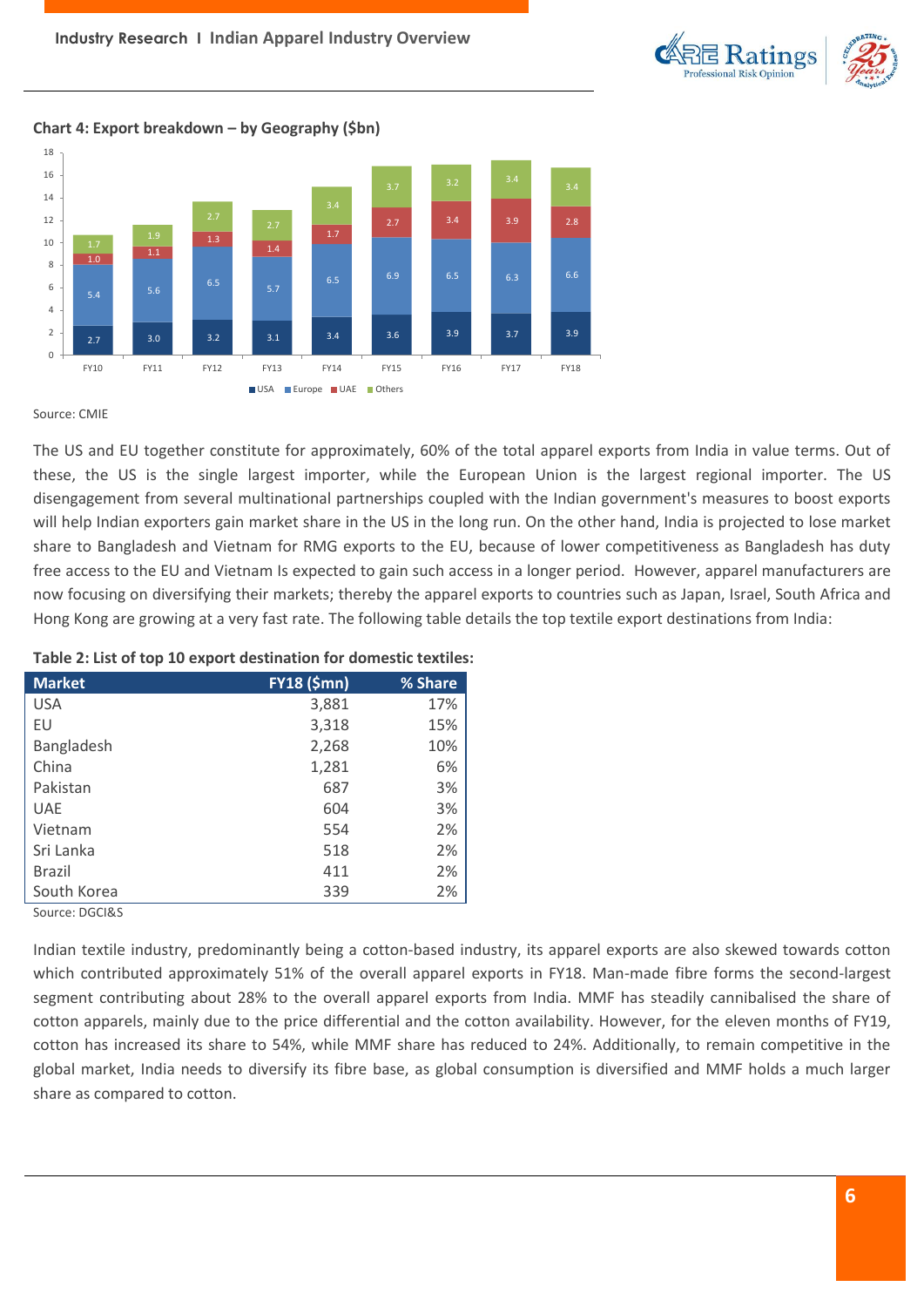

# **Chart 5: Fibre-wise India's Apparel Exports (Value-terms)**



Source: CMIE



**Chart 7: Apparel Imports by the US (bn sqm.)**



Note: YTD: April to November Source: CMIE

Note: YTD: April to November

Source: CMIE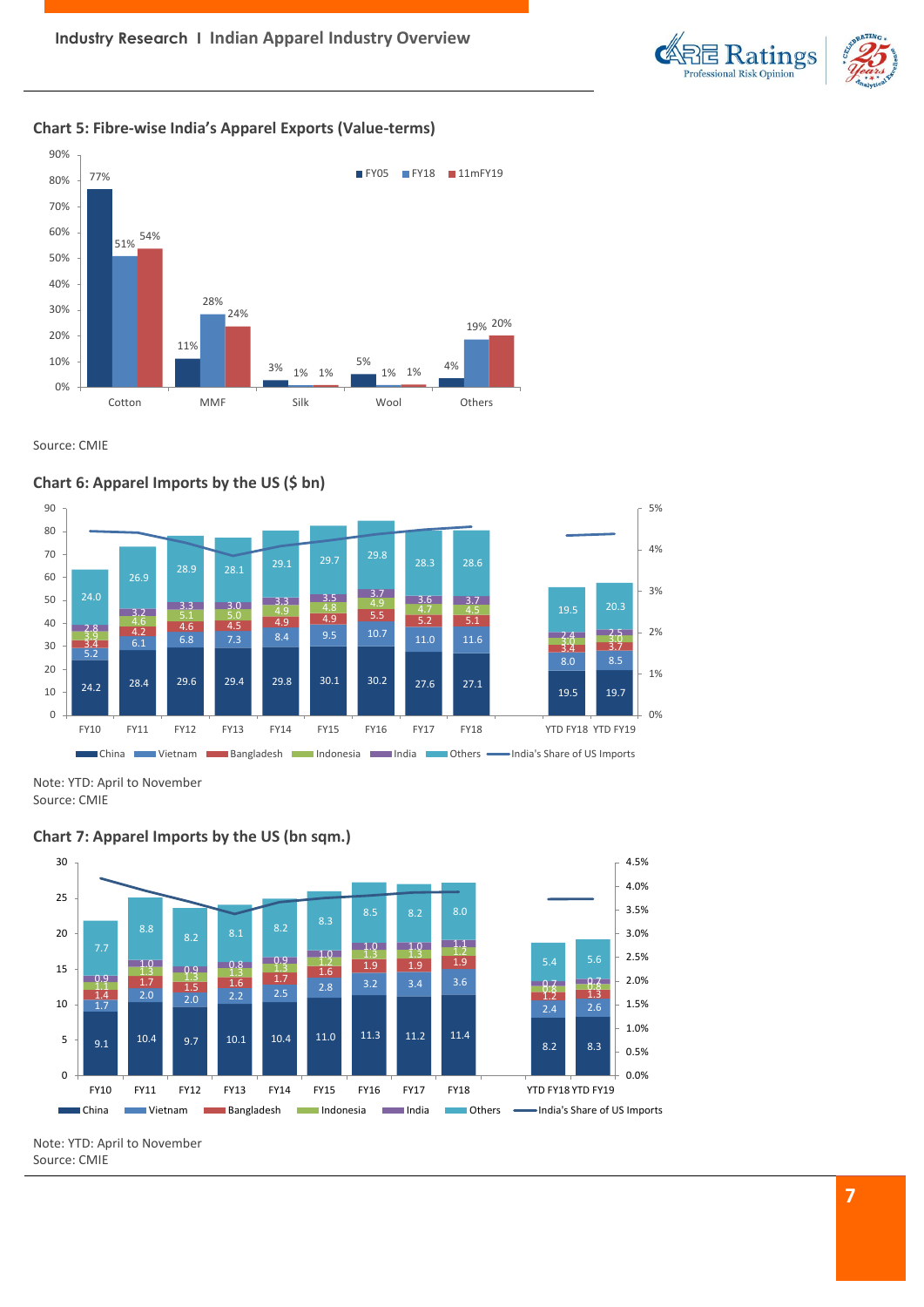

Apparel imports by the US have remained flat for the last several years (imports have declined marginally in value terms, while remaining fairly steady in volume terms). India accounts for a small segment of US imports, and at roughly 4% has remained roughly steady for the past several years.

### **Imports**

India is a major textile and apparel exporting nation and has a trade surplus with quite a few nations. Bulk of the textile imports are for meeting the industry's raw material requirements.



# **Chart 8: Trend in Apparel Imports (\$bn)**

Note: YTD: April to February period Source: CMIE

Traditionally India's apparel exports have been significantly higher compared to imports both in absolute as well as a share in the textiles pie. However, even as exports outpace imports by a significant margin, the rise in imports of finished apparel rather than raw material indicates that a bulk of the value addition is being done overseas, impacting domestic manufacturers negatively. Not only has the apparel imports grown significantly (CAGR of 28% for the FY10 – FY18 period) and as can be seen from the above chart, YTDFY19 imports have already crossed the full year FY18 import numbers. The increase in imports can be attributed to China and Bangladesh which accounted for over 60% of the total apparel imports in FY18. These countries have increased their share from 37% in FY10 to 64% in FY18. Zero rated duty of imports from Bangladesh has opened gates for big value imports of apparel and other textile products into India

# **Demand Drivers for the Textiles and Apparel industry:**

The demand for textiles and apparel is being primarily driven by 1) rise in disposable income which increases ability to consume, 2) increased usage of plastic money leading to impulsive buying among the Indian consumers, 3) intensifying urbanization leading to demand of varied goods and services, 4) positive demographic dividend along with changing consumer preference (ready to stitch), 5) increased organized retail which increases availability and the rise of private labels coupled with increase in (Ready to wear) RTW rather than RTS (Ready to Stitch), and 6) growth of internet penetration and rise of e-commerce as a viable alternative sales channel.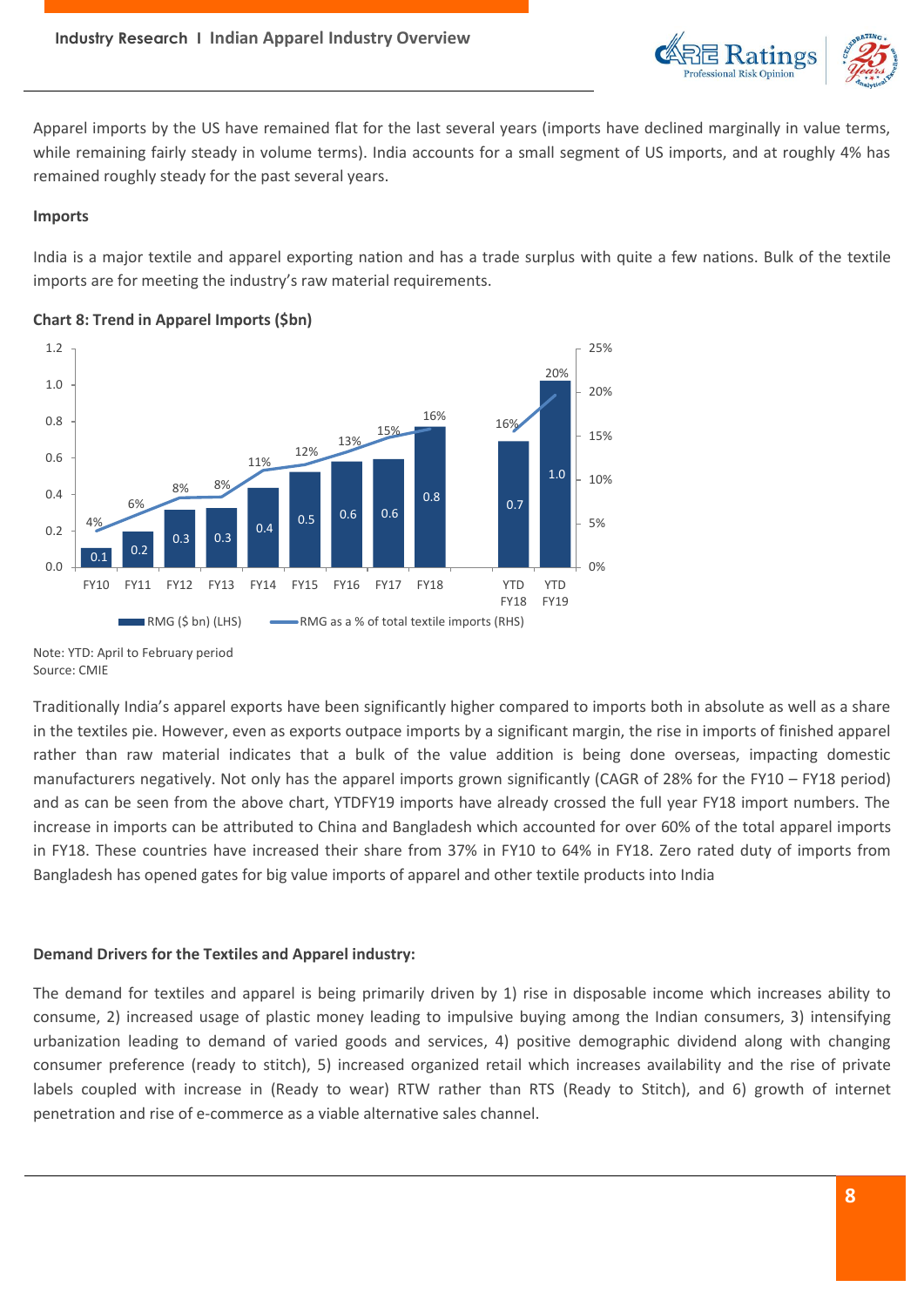

Additionally, effective implementation of several regulatory measures such as Technology Up-gradation Fund Scheme (TUFS), Refund of State Levies (RoSL), and integrated textile parks, the rising mall culture and the multiple international and home-grown premium and super premium brands are also expected to drive the market size of the Indian apparel industry.

Furthermore, a low per capita fiber consumption as compared to other nations coupled with factors like growing differentiation of apparels into party-wear, office-wear and semi-formals coupled with increasing share of ethnic wear and designer wear are expected to drive the growth of the apparel industry. Additionally, tapping newer export markets enables exporters to offset both saturation and increased competition in the traditional export markets. Sustainable/ ecofriendly manufacturing is also expected to increase the share of natural fabrics in the industry e.g. Wills Lifestyle stating that it would utilise only natural fabrics. The industry is also undertaking significant investments in technology/ digital to 1) ramp up online presence/ ecommerce activities either in partnership or on a standalone basis, 2) modernize supply chain to increase efficiencies and reduce costs, 3) mass customization to drive demand and increase per capita consumption, and 4) increase marketing, enhance customer loyalty and repeat purchases. However, the recent wave of discounts (both online as well as offline), uncertainty due to the upcoming general elections and rise of protectionist measures/ rhetoric overseas could hamper industry realizations.

#### **Chart 9: Trends in Demand Drivers**







534

600

641

680

1,245





Note: Urban population as a percentage of the total population Source: CMIE, United Nations Statistics, IBEF

 $0%$ 

 $20%$ 

 $40%$ 

60%

80%

100%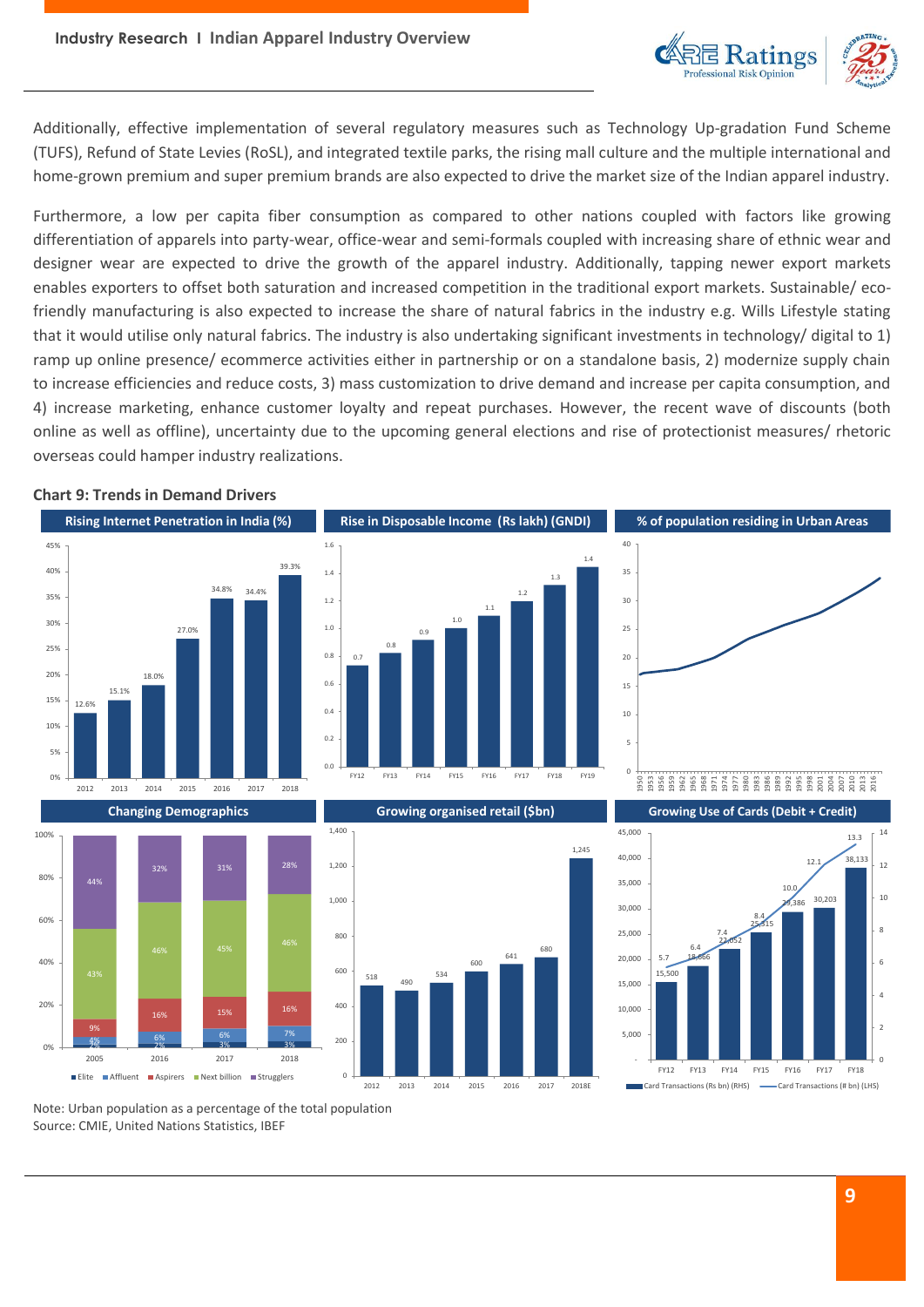

# **Challenges**

The growth story of the apparel industry in India is confronted by challenges such as Changing consumer behaviour, proposed withdrawal of GSP norms by US which could adversely affect some of the smaller players, comparatively higher trade barriers, locational disadvantages and comparatively lower infrastructure ranking. These challenges require concerted government intervention at various levels to be appropriately resolved.

**Higher trade barriers:** Indian textile companies face higher trade barriers compared to other competing countries like Bangladesh, Vietnam and Pakistan in key markets such as the USA and EU. Average tariff on textile products faced by India vis-à-vis competing countries in EU and USA are as follows:

# **Table 3: Country-wise comparison of average tariff rates:**

|            | EU   | ้นร  |
|------------|------|------|
| India      | 5.9% | 6.2% |
| Bangladesh | 0.0% | 3.9% |
| Vietnam    | 6.1% | 5.5% |
| Pakistan   | 0.0% | 5.3% |

Source: ITC Trademap, Parliament Q&A

**Poor infrastructure facilities:** India suffers from a geographical disadvantage as it is located far away from major global fibre-consuming markets like America and Europe compared to its global counterparts - Turkey and China. As a result, India has to bear higher shipment cost with longer lead times thereby impacting exports. According to the World Competitiveness Report 2018, India ranked 63<sup>rd</sup> among 140 countries in terms of competitiveness in quality of infrastructure. India also lags behind its global counterparts in terms of transportation infrastructure facilities, leading to high transaction cost and longer lead time. For instance, shipping a container of garments from India to the US is costlier and longer as compared with China. Wider geographical spread coupled with the high inland transportation cost has also affected the growth of export oriented textile and related industries in India.

# **Table 4: Country-wise comparison of infrastructure**

| <b>Country</b> | <b>Infrastructure Quality (Rank)</b> |  |
|----------------|--------------------------------------|--|
| China          | 29                                   |  |
| Turkey         | 50                                   |  |
| India          | 63                                   |  |
| Sri Lanka      | 65                                   |  |
|                |                                      |  |

Source: WEF - World Competitiveness Report 2018

**India needs to diversify its fibre-base:** Indian textile industry is predominantly a cotton based industry. Approximately, 74 per cent of the apparels exported from India are made up of cotton. However, the global apparel consumption is well diversified across fibres. Therefore, to remain competitive in the global apparel industry, India needs to increase the share of MMF based apparels in its overall apparel export portfolio.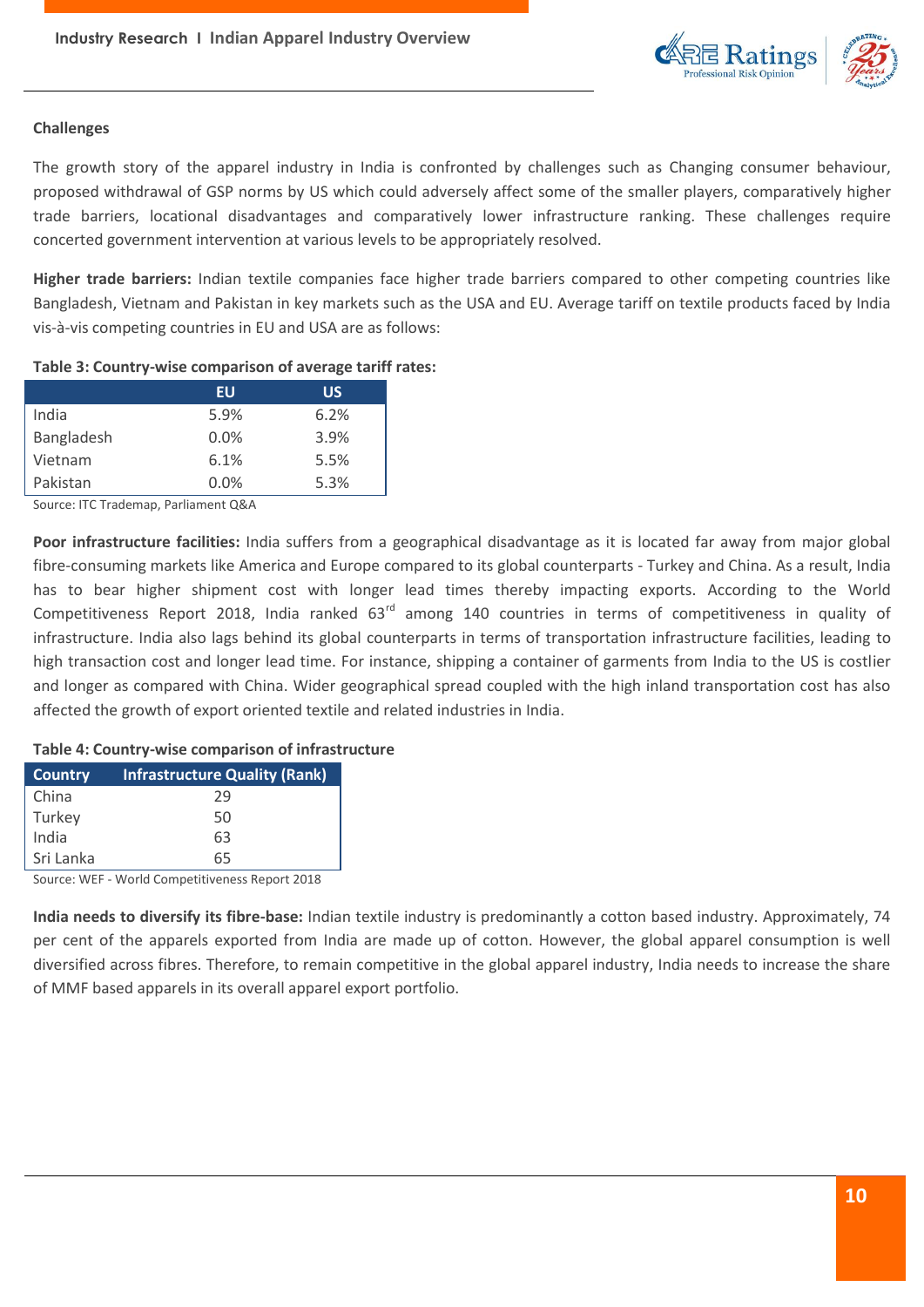

# **Government Regulations**

In order to increase exports of textiles including readymade garments (RMG), Government has undertaken several measures, which include:

- In March 2019, the Central government approved a scheme to rebate State and Central Embedded Taxes for apparels and made-ups exports.
- Interest Equalization Scheme (IES) provides interest subsidy at 5% per annum on pre and post shipment export credit. Market Access Initiative (MAI) Scheme provides assistance to exporters to participate in various international events and invite buyers to domestic events. IGST has been exempted on import under Advance Authorisation and Export Promotion Capital Goods Scheme (EPCG) for apparel products.
- The Directorate General of Foreign Trade (DGFT) has revised rates for incentives under the Merchandise Exports from India Scheme (MEIS) for Readymade garments and Made ups - from 2% to 4%.
- The Government of India has increased the basic custom duty to 20% from 10% on over 500 textile products, to boost indigenous production and the Make in India program.
- The Government of India announced a Special Package to boost exports by US\$ 31 billion, create one crore job opportunity and attract investments worth Rs 80,000 crore during 2018-2020.
- The Amended Technology Up-gradation Fund Scheme (A-TUFS), scheme is estimated to create employment for 35 lakh people and enable investments worth Rs 95,000 crore by 2022.
- The Integrated Wool Development Programme (IWDP) has been approved to support the entire wool sector value chain to enhance the quality and increase the production during the 2017-18 - 2019-20 period.
- The Government of India has approved a skill development scheme named 'Scheme for Capacity Building in Textile Sector (SCBTS)' with an outlay of Rs 1,300 crore from 2017-18 to 2019-20.
- The Union Ministry of Textiles, Government of India, along with Energy Efficiency Services Ltd (EESL), has launched a technology upgradation scheme called SAATHI (Sustainable and Accelerated Adoption of Efficient Textile Technologies to Help Small Industries) for reviving the powerloom sector of India.

# **Movement in Credit**



# **Chart 10: Primary Market Debt Issuance**

Source: CMIE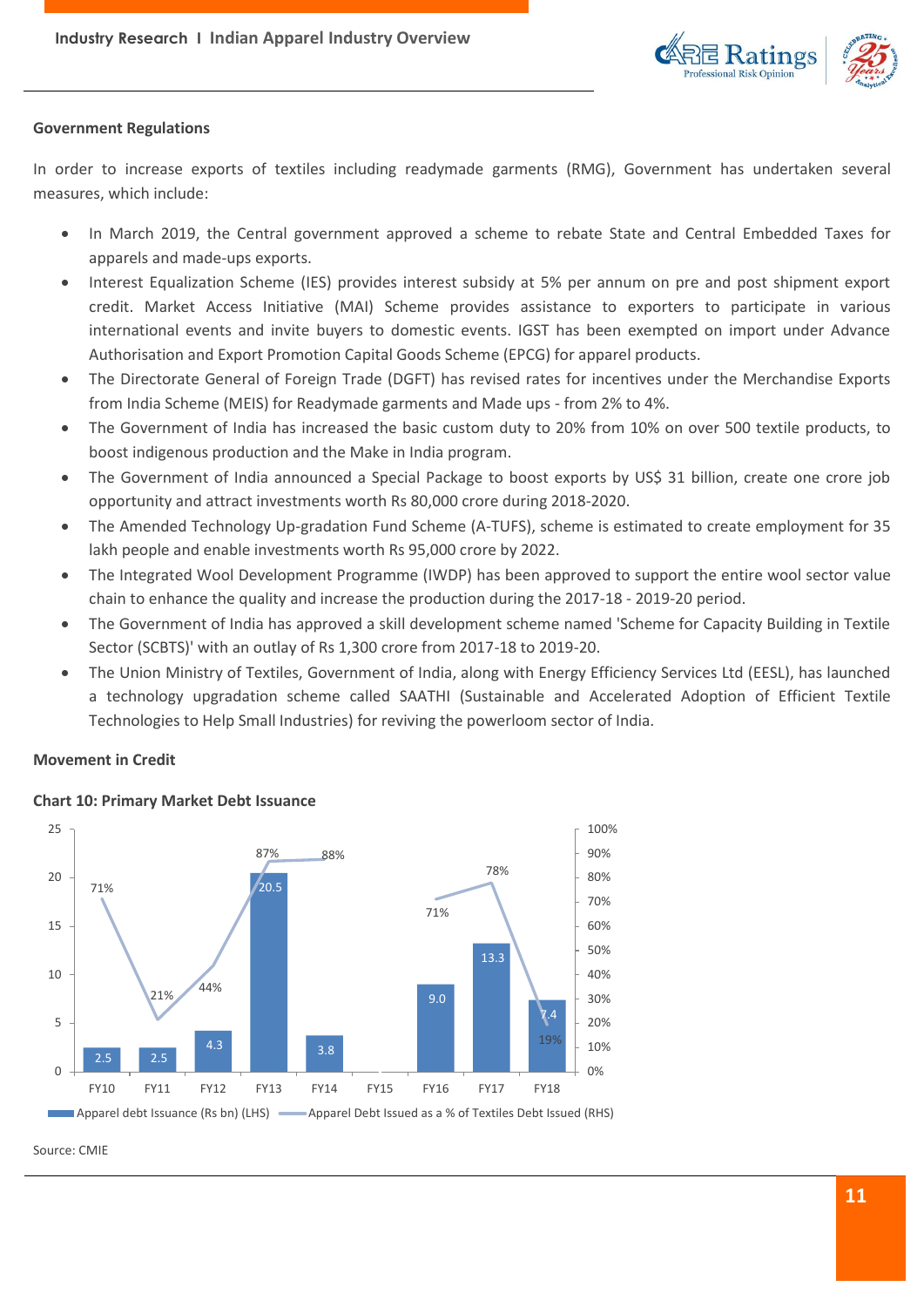

The Apparel sector has traditionally issued debt paper for capacity expansion and has generally accounted for a significant proportion of the textile industry. Since FY10, y-o-y growth in bank credit exposure to the sector was consistently lower than the y-o-y growth in overall bank credit to industries, the last year i.e. FY18 being an exception.





Source: RBI

Share of the textile sector in the total credit exposure of banks to industries has been in the range of 7% to 12%. The share was at its highest a decade ago in April 2007 and since then, has been steadily on a downward trajectory. Despite the shrinking share in overall outstanding credit to the industries, outstanding credit to the textiles sector has been on an upward trajectory in absolute terms from Rs. 963.98 bn at FY08-end to Rs. 2,022.13 bn at FY14-end, however the outstanding credit exposure reduced at the end of the subsequent three years i.e. FY15 - FY17. The exposure rose marginally at FY18 end and stood at Rs. 2,099.02 bn. Further in FY19, the outstanding credit exposure has continued its descent despite increases in the months of November 2018 and December 2018. Additionally, the stressed asset ratio, albeit on the higher side, for the industry has decreased over the last two years from 23.7% at September 2016 to 18.7% at September 2018. The improvement in asset quality of industry sector was marked by a reduction in fresh slippages in September 2018. Nevertheless, it remains to be seen whether the industry will continue to witness favourable dynamics.





Source: RBI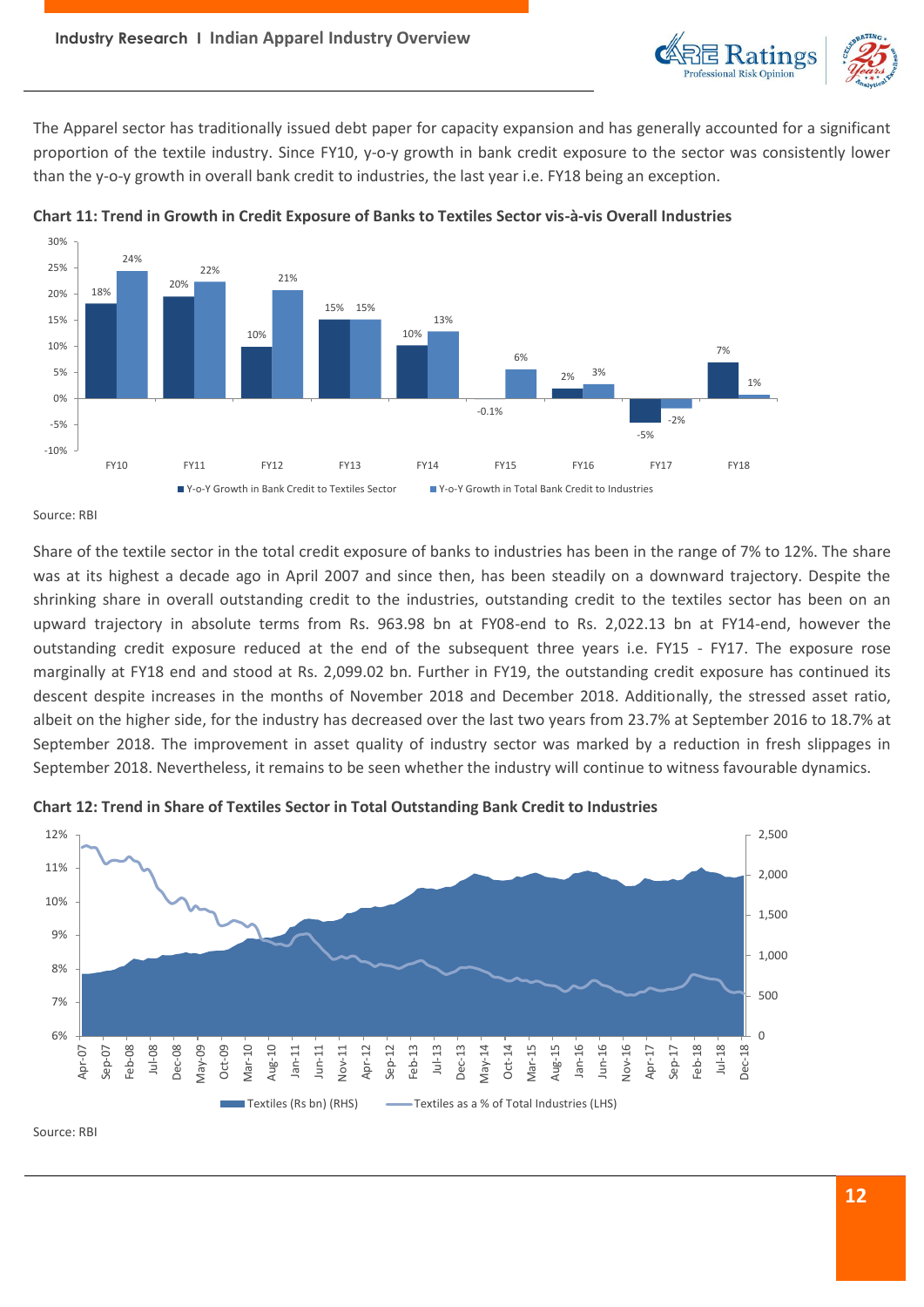

# **Financials**



# **Chart 13: Trend in Revenues and Margins**

Revenue grew from Rs. 4.8k cr in FY10 to Rs 12k cr in FY18 at a CAGR of 12.2%. Operating margins have also improved from 10.1% in FY10 to 11.4% in FY18, after dropping to 8.5% in FY12. Marginal improvement in sales was supported by volume sales post various rate changes under the tax regime during the last few quarters. After a slow beginning the consumer demand improved towards the end of the quarter. Exports however, remained under pressure due to a stronger rupee against the US dollar and weak import demand from China. Multiple headwinds including overcapacity in spindles, fabric and denim segments; lingering impact of demonetisation; high average cotton procurement cost, and goods and service tax (GST) implementation and its transitional difficulties affected the margins.

Another interesting factor boosting the PAT margin has been the other income component. The following table depicts the changes in other income and Exceptional Income/Expense as a percentage of profit after tax. In the earlier years, the other income and Exceptional Income/Expense accounted for a significant share of the profit after tax and in FY10; the industry profitability can be attributed due to other income, which stood at 155% of PAT in FY10. It share reduced in the subsequent years but remain high. The share reached its lowest in FY16 and has climbed up to reach 34% in FY18, which is at the same level as of FY15.

# **Table 5: Movement in Other Income and Exceptional Income/Expense (as a percentage of Profit after Tax)**

|                                       | <b>FY10</b> | <b>FY11</b> |     |     | ' FY12       FY13       FY14     FY15       FY16 |     |     | <b>FY17</b> | <b>FY18</b> |
|---------------------------------------|-------------|-------------|-----|-----|--------------------------------------------------|-----|-----|-------------|-------------|
| Other Income and Excep. Inc/ 155% 67% |             |             | 80% | 65% | 28%                                              | 34% | 29% | 35%         | 34%         |
| Exp as a % of PAT                     |             |             |     |     |                                                  |     |     |             |             |

Note: Dataset comprises of 31 companies in the readymade garments sub-industry Source: AceEquity

Note: Dataset comprises of 31 companies in the readymade garments sub-industry Source: AceEquity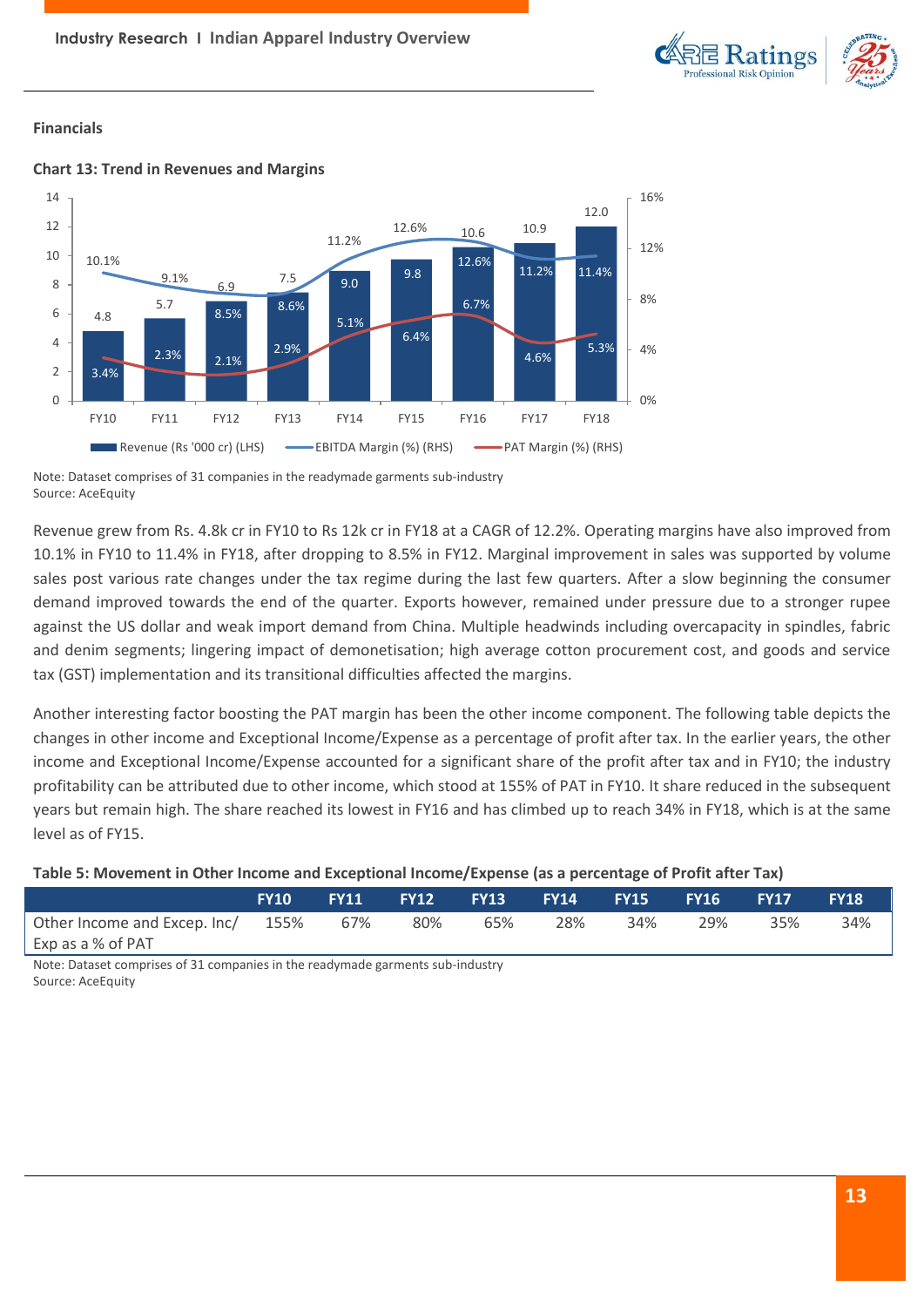

# **Operating Costs**

### **Table 6: Movement in Key Costs (as a percentage of Revenue)**

|                                     | <b>FY10</b> | <b>FY11</b> | <b>FY12</b> | <b>FY13</b> | <b>FY14</b> | <b>FY15</b> | <b>FY16</b> | <b>FY17</b> | <b>FY18</b> |
|-------------------------------------|-------------|-------------|-------------|-------------|-------------|-------------|-------------|-------------|-------------|
| Raw Material                        | 47%         | 45%         | 48%         | 48%         | 51%         | 50%         | 48%         | 48%         | 47%         |
| Power & Fuel Cost                   | 1%          | 1%          | 1%          | 1%          | 1%          | 1%          | 1%          | 1%          | 1%          |
| <b>Employee Cost</b>                | 9%          | 9%          | 9%          | 9%          | 10%         | 11%         | 11%         | 12%         | 13%         |
| <b>Other Manufacturing Expenses</b> | 18%         | 15%         | 13%         | 12%         | 15%         | 16%         | 15%         | 17%         | 14%         |
| <b>SG&amp;A Costs</b>               | 23%         | 24%         | 23%         | 24%         | 14%         | 14%         | 14%         | 15%         | 15%         |
| Depreciation                        | 3%          | 2%          | 2%          | 2%          | 1%          | 2%          | 2%          | 2%          | 2%          |
| Interest                            | 3%          | 3%          | 3%          | 3%          | 2%          | 2%          | 2%          | 2%          | 2%          |

Note: Dataset comprises of 31 companies in the readymade garments sub-industry Source: AceEquity

The Indian textile players mostly import refurbished looms (air jet, rapier, projectile, water jet) from abroad due to lower costs. The production efficiency of these looms is much lower than the new ones. It also has a high maintenance and operation costs. This also hampers the productivity of the apparel manufacturers in India. The RMG industry scores low on the parameter of key inputs. At around 50% of the revenue, raw material constitutes the largest share of the overall operating costs of apparel manufacturers. Most of the manufacturers in the industry are non- integrated with production of fibre intermediates. The key raw material used by the garment manufacturers is cloth made from either cotton or manmade fiber. As the availability of cotton in India is ample, India's garment exports are skewed towards cotton. The cotton prices are regulated to a certain extent (i.e. with specific reference to Government driven Minimum Sale Price (MSP) and also move in tandem with the international prices.

Employee cost also forms substantial part in the overall cost structure as apparel industry is labour intensive. Employee costs have witnessed a steady increase from 9% in FY10 to 13% in FY18. Due to high degree of dependence on labour, the industry is plagued by unionization issues. Power & Fuel Cost, Depreciation and Interest costs have remained fairly stable for the above period. On account of the low investment requirement and absence of stringent licenses for setting up a garment unit, many small players have flocked into the industry making it highly fragmented and competitive thereby constraining profitability margins and leading to intense competition.



# **Chart 14: Trend in Working Capital**

Note: Dataset comprises of 31 companies in the readymade garments sub-industry Source: AceEquity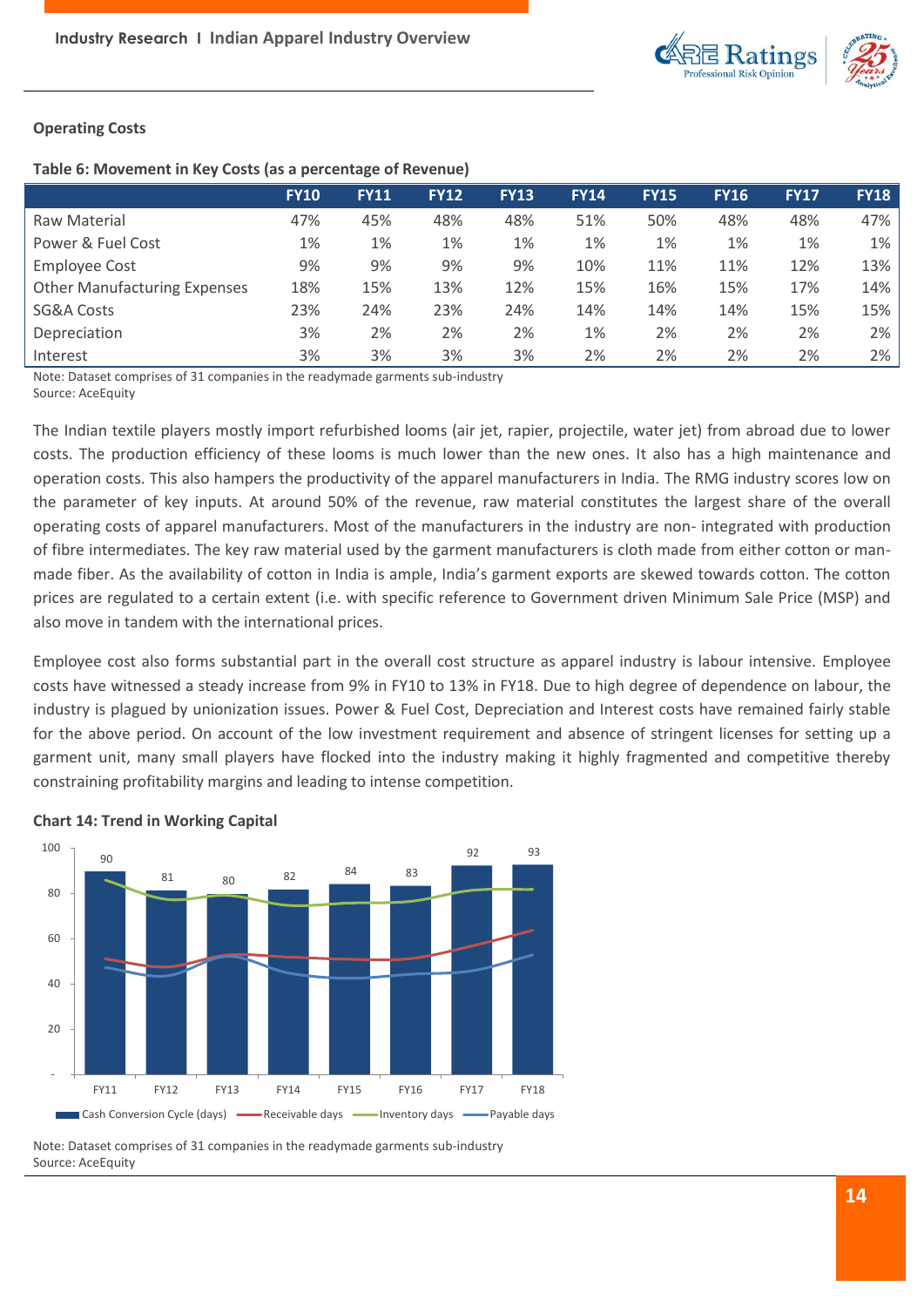

The gross working capital cycle has increased marginally from 125 days to 145 days with the numbers coming in at the highest in FY18. The payables days also increased; hence effect in the net working capital increase to 93 days in FY18 as compared to 90 days in FY11 was subdued as compared to the rise in the gross working capital cycle. The industry observed an increase in its debtor's period from around 51 days in FY11 to around 64 days in FY18. The inventory holding period for the industry decreased marginally to around 82 days in FY18, which was around 86 days during FY11.



**Chart 15: Trend in Debt, Leverage and Interest Coverage**

Note: Dataset comprises of 31 companies in the readymade garments sub-industry Source: AceEquity

The debt equity ratio for apparel manufacturers has generally been on a reducing trend from 0.77 times in FY10 to 0.49 times in FY18 on account of industry profitability and deleveraging. The borrowings dropped sharply in FY11 and increased post FY12 on account expansion activities undertaken by major players. The increase in borrowing was supported by growth in net profits that has led to a constant debt equity ratio. Further, post FY15, the industry has deleveraged further with total borrowings reducing significantly.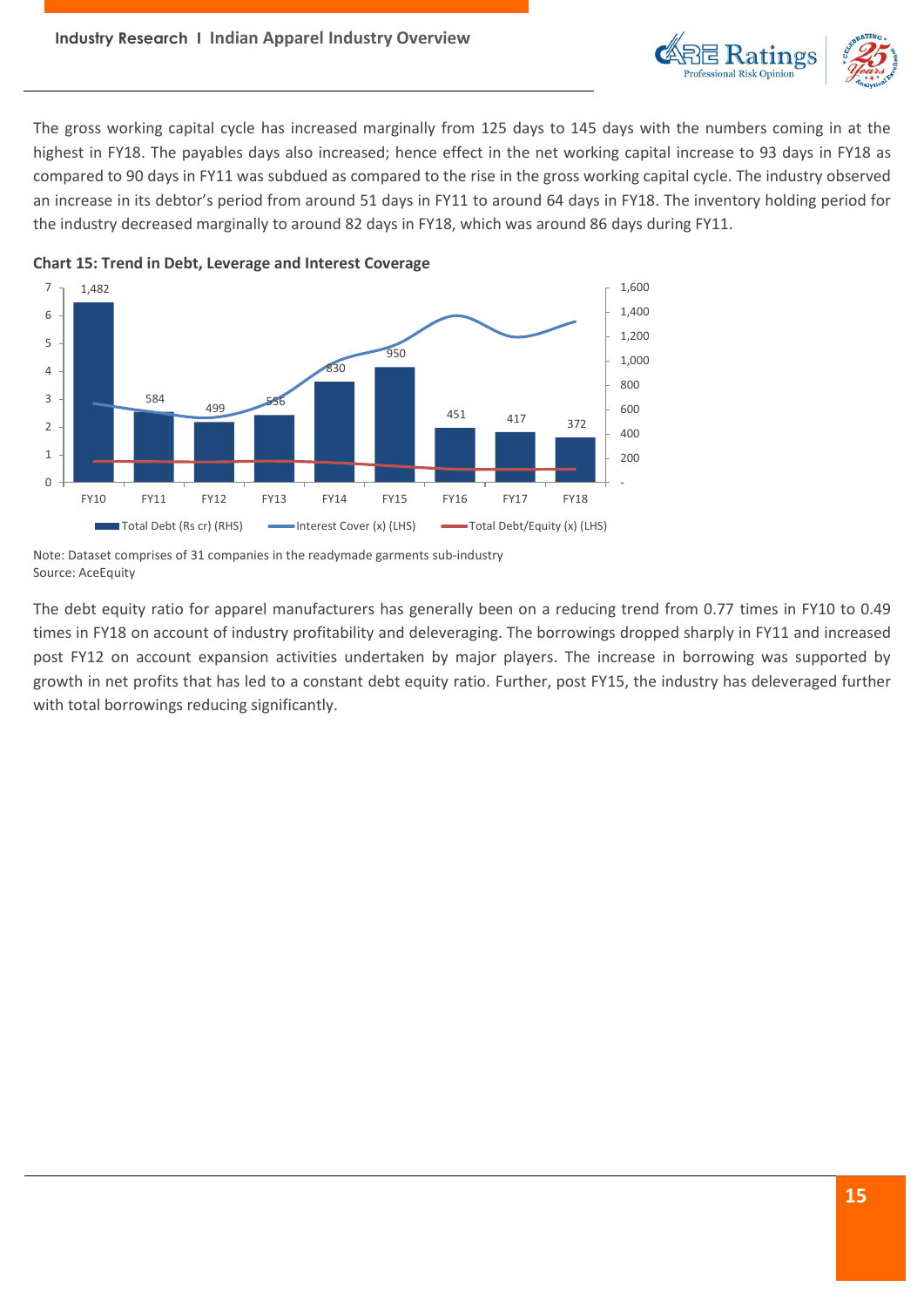

# **Outlook**

As textile production is positively correlated to GDP, reduction in economic uncertainties to revive growth in medium to long-term period. The apparel industry is largely consumption-driven and therefore, the economic cycles have a direct impact on the performance of the industry. High growth in the GDP leads to higher per capita income which in turn increases the purchasing power of the people. Higher purchasing power leads to increased spending, thereby driving the demand for apparels and home textiles while during the economic slowdown, the spending power and in turn consumption decreases.





After successfully weathering the liquidity crises of FY08 and FY09, the economy again witnessed a slowdown beginning FY12 because of spiralling inflation and high lending rates. The domestic apparel industry in India grew at a CAGR of 13.8% from Rs.1,924 bn in FY10 to Rs. 5,408 bn in FY18. With the impending general elections, CARE expects short-term economic uncertainties to be volatile. Growth would revive only post the elections as the newly elected government would be in a better position to take decisions and take policy stands that would attract higher investment and fuel the rise in income levels and consequential consumption levels.

With the industry now stabilizing post the demonetization and the implementation of the goods and service tax (GST) regime, the demand from both domestic and international markets, has picked up in the last few months. Further, the demand drivers like growing private final consumption expenditure, growing population and changing fashion trends, etc, still make a compelling case for the healthy economic scenario in the future, subject to policy implementation and good governance by the government. CARE expects the domestic apparel market to grow by 10% - 12% driven by the growth in the Indian economy leading to the rise in disposable income, increased usage of plastic money leading to impulsive buying among the Indian consumers. Also, the increasing percentage of the youth in the Indian economy, rising mall culture would continue to drive growth of the apparel industry. Plethora of international and home-grown premium and super premium brands has led to a sharp increase in the per unit realisation which is expected drive the market size of the Indian apparel industry.

As a counterpoint to the growing domestic apparel industry, CARE estimates Indian apparel exports to remain subdued, growing marginally in rupee terms, and declining in US dollar terms. Earlier, the export market grew at a CAGR of 9.8% from Rs. 508 bn in FY10 to Rs. 1,076 bn in FY18; however FY18 exports were lower as compared to FY17. India continues to

Source: CMIE, CARE Ratings